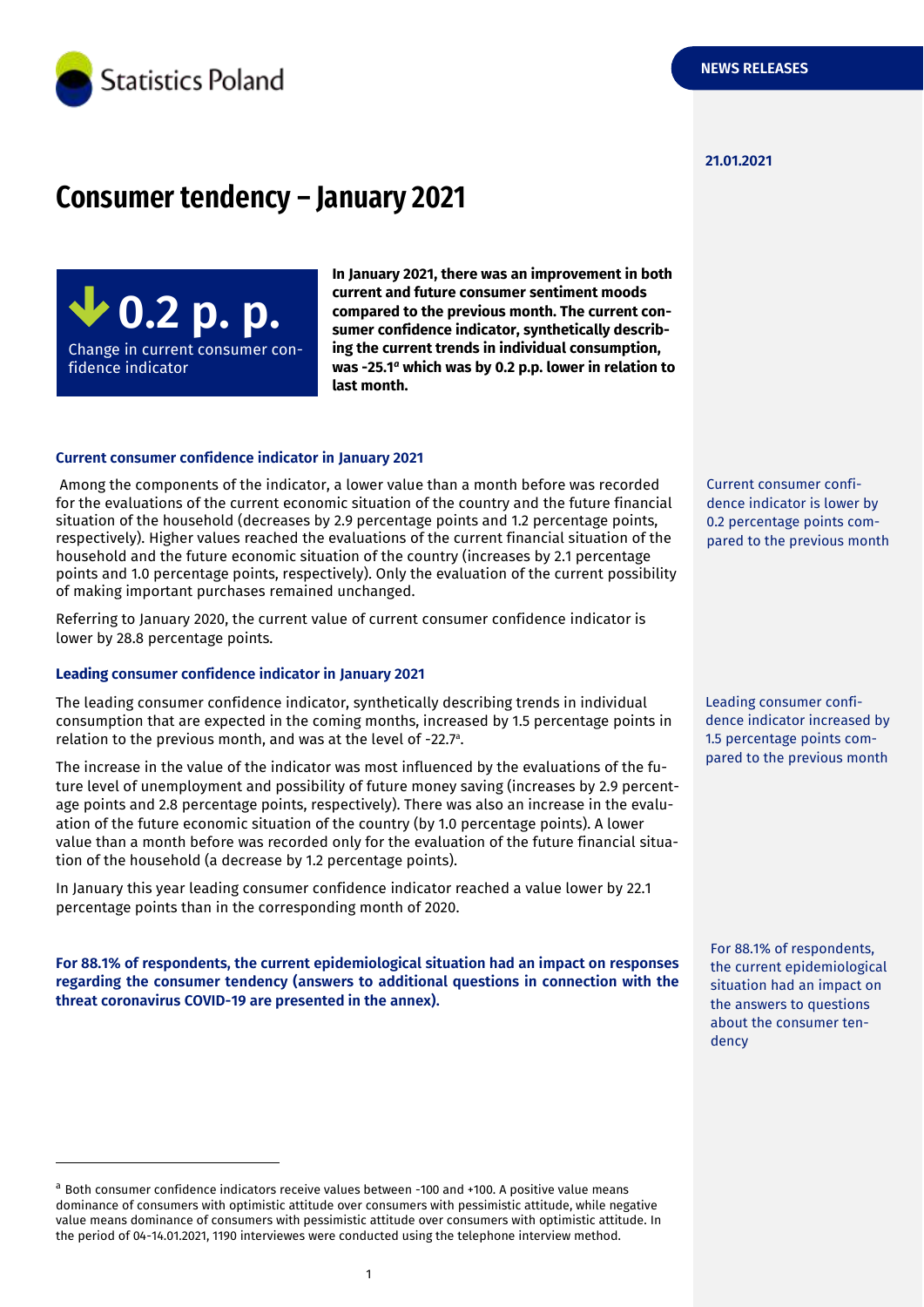# **Table 1. Current consumer confidence indicator**

| Survey period            |              | Changes in the house-<br>hold's financial condition: |                               | Changes in general eco-<br>nomic situation of the<br>country: |                               | Current ma-        | Current con-                         |  |  |
|--------------------------|--------------|------------------------------------------------------|-------------------------------|---------------------------------------------------------------|-------------------------------|--------------------|--------------------------------------|--|--|
| Year<br>Quarter<br>Month |              | over the<br>last 12<br>months                        | over the<br>next 12<br>months | over the<br>last 12<br>months                                 | over the<br>next 12<br>months | jor purcha-<br>ses | sumer confi-<br>dence indica-<br>tor |  |  |
|                          |              | a                                                    | b                             | c                                                             | d                             | e                  |                                      |  |  |
|                          |              |                                                      |                               | balance of evaluations in percent                             |                               |                    |                                      |  |  |
|                          | <b>Years</b> |                                                      |                               |                                                               |                               |                    |                                      |  |  |
| 2007                     |              | $-10.9$                                              | $-1.9$                        | $-17.7$                                                       | $-6.6$                        | 1.3                | $-7.1$                               |  |  |
| 2008                     |              | $-10.6$                                              | $-4.5$                        | $-16.6$                                                       | $-9.7$                        | 1.2                | $-8.0$                               |  |  |
| 2009                     |              | $-18.1$                                              | $-11.1$                       | $-40.0$                                                       | -26.5                         | $-16.1$            | $-22.3$                              |  |  |
| 2010                     |              | $-17.2$                                              | $-8.2$                        | $-31.2$                                                       | $-18.9$                       | $-9.2$             | $-16.9$                              |  |  |
| 2011                     |              | $-22.4$                                              | $-14.6$                       | $-41.5$                                                       | $-30.8$                       | $-15.9$            | $-25.0$                              |  |  |
| 2012                     |              | $-25.4$                                              | $-18.5$                       | $-46.5$                                                       | $-38.0$                       | $-19.3$            | $-29.5$                              |  |  |
| 2013                     |              | $-21.9$                                              | $-13.6$                       | $-45.2$                                                       | $-31.2$                       | $-21.6$            | $-26.7$                              |  |  |
| 2014                     |              | $-15.7$                                              | $-7.3$                        | $-29.9$                                                       | $-18.4$                       | $-13.7$            | $-17.0$                              |  |  |
| 2015                     |              | $-10.7$                                              | $-2.8$                        | $-21.5$                                                       | $-11.4$                       | $-8.2$             | $-10.9$                              |  |  |
| 2016                     |              | $-3.9$                                               | 0.9                           | $-11.0$                                                       | $-9.4$                        | $-2.5$             | $-5.2$                               |  |  |
| 2017                     |              | 0.1                                                  | 2.8                           | 1.8                                                           | $-1.8$                        | 9.2                | 2.4                                  |  |  |
| 2018                     |              | 0.6                                                  | 3.6                           | 8.7                                                           | 2.8                           | 12.8               | 5.7                                  |  |  |
| 2019                     |              | 4.8                                                  | 6.3                           | 9.7                                                           | 1.2                           | 16.4               | 7.7                                  |  |  |
| 2020                     |              | $-6.5$                                               | $-8.4$                        | $-24.9$                                                       | $-29.1$                       | $-13.4$            | $-16.4$                              |  |  |
|                          |              |                                                      |                               | Quarters                                                      |                               |                    |                                      |  |  |
| 2020                     | $\mathbf{I}$ | 1.8                                                  | 2.0                           | 2.4                                                           | $-8.7$                        | 13.1               | 2.1                                  |  |  |
|                          | Ш            | $-9.5$                                               | $-19.7$                       | $-32.3$                                                       | $-47.8$                       | $-34.0$            | $-28.7$                              |  |  |
|                          | Ш            | $-5.9$                                               | $-4.6$                        | $-27.8$                                                       | $-21.7$                       | $-12.7$            | $-14.6$                              |  |  |
|                          | IV           | $-12.4$                                              | $-11.5$                       | $-41.9$                                                       | $-38.0$                       | $-19.8$            | $-24.7$                              |  |  |
|                          |              |                                                      |                               | <b>Months</b>                                                 |                               |                    |                                      |  |  |
| 2020                     | 01           | 4.2                                                  | 2.0                           | 3.7                                                           | $-7.7$                        | 16.1               | 3.7                                  |  |  |
|                          | 02           | $-0.8$                                               | 2.4                           | 1.9                                                           | $-8.4$                        | 11.5               | 1.3                                  |  |  |
|                          | 03           | 1.9                                                  | 1.7                           | 1.5                                                           | $-10.1$                       | 11.5               | 1.3                                  |  |  |
|                          | 04           | $-9.1$                                               | $-30.5$                       | $-30.5$                                                       | $-64.5$                       | $-47.3$            | $-36.4$                              |  |  |
|                          | 05           | $-11.0$                                              | $-19.6$                       | $-35.6$                                                       | $-48.9$                       | $-35.7$            | $-30.1$                              |  |  |
|                          | 06           | $-8.3$                                               | $-8.9$                        | $-30.8$                                                       | $-30.1$                       | $-19.0$            | $-19.4$                              |  |  |
|                          | 07           | $-5.5$                                               | $-3.3$                        | $-24.4$                                                       | $-18.4$                       | $-15.7$            | $-13.4$                              |  |  |
|                          | 08           | $-4.4$                                               | $-5.1$                        | $-29.4$                                                       | $-24.4$                       | $-12.6$            | $-15.2$                              |  |  |
|                          | 09           | $-7.8$                                               | $-5.5$                        | $-29.7$                                                       | $-22.4$                       | $-9.8$             | $-15.0$                              |  |  |
|                          | 10           | $-9.0$                                               | $-8.9$                        | $-33.7$                                                       | $-31.4$                       | $-17.1$            | $-20.0$                              |  |  |
|                          | 11           | $-13.2$                                              | $-15.5$                       | $-46.2$                                                       | $-45.9$                       | $-25.1$            | $-29.2$                              |  |  |
|                          | 12           | $-15.0$                                              | $-9.9$                        | $-45.7$                                                       | $-36.7$                       | $-17.1$            | $-24.9$                              |  |  |
| 2021                     | 01           | $-12.9$                                              | $-11.1$                       | -48.6                                                         | $-35.7$                       | $-17.1$            | $-25.1$                              |  |  |
|                          |              |                                                      |                               |                                                               |                               |                    |                                      |  |  |

Current consumer confidence indicator is the average of balances of evaluations changes in the household's financial condition, changes in general economic situation of the country and currently made major purchases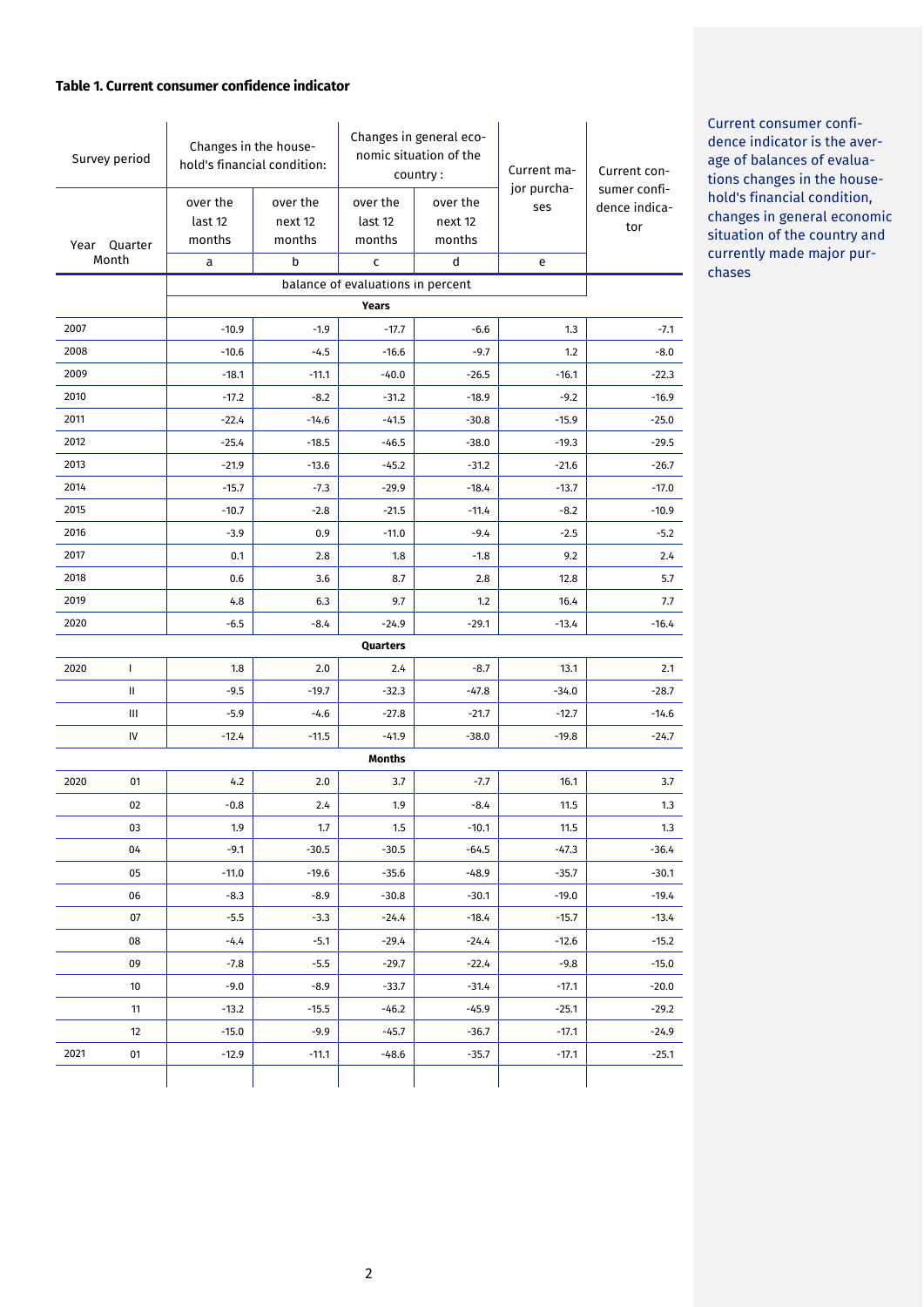

# **Chart 1. Current consumer confidence indicator and its component values by month in 2018–2021**

**Chart 2. Current consumer confidence indicator and its component values by years**



\*\* April, July, October

Current consumer confidence indicator Changes in the household's financial condition over the last 12 months Changes in the household's financial condition over the next 12 months Changes in general economic situation of the country over the last 12 months  $\bullet$  Changes in general economic situation of the country over the next 12 months Current major purchases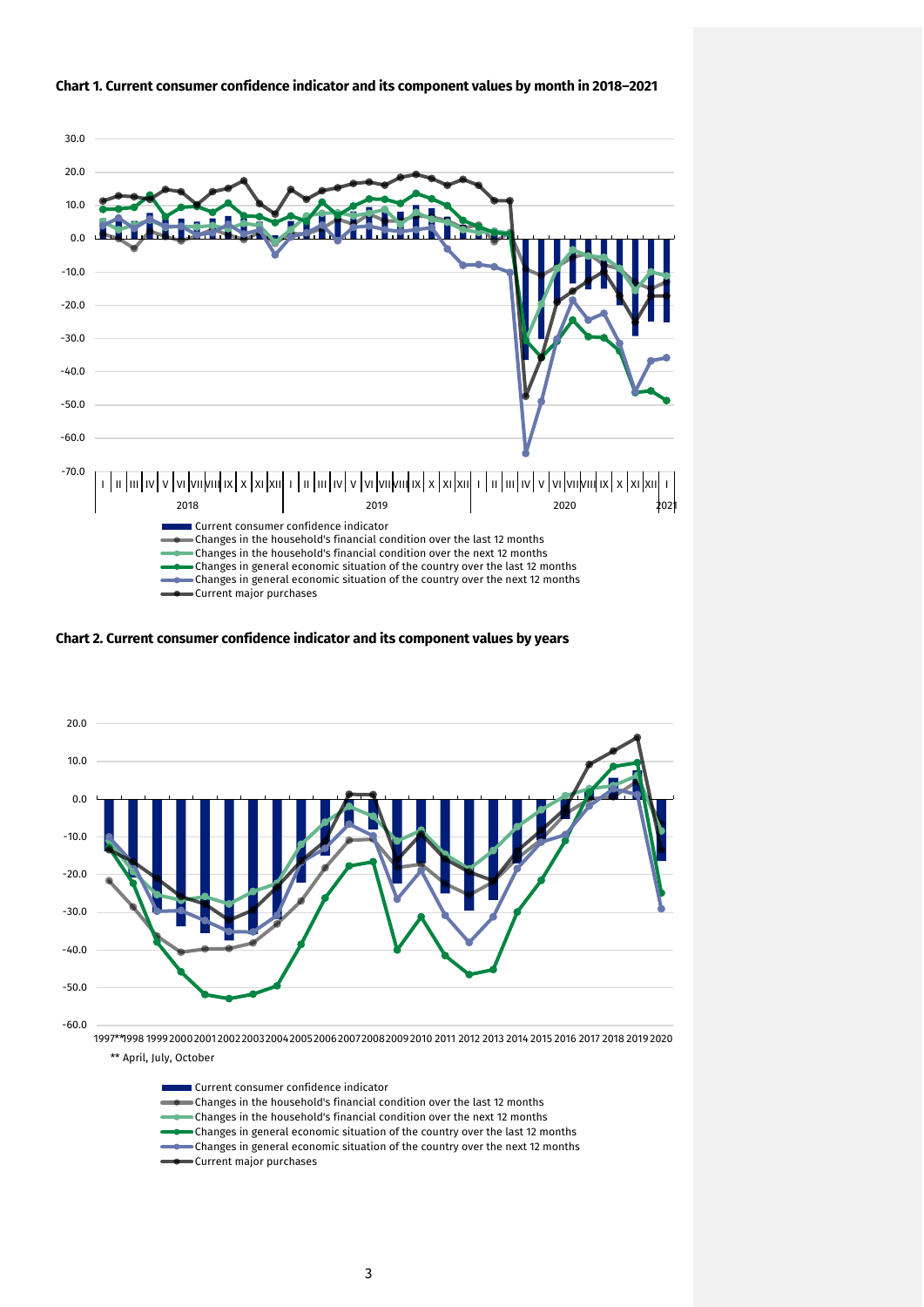# **Table 2. Leading consumer confidence indicator**

| Year         | Survey period<br>Quarter<br>Month | Changes in the<br>household's fi-<br>nancial condi-<br>tion<br>b | Changes in gen-<br>eral economic<br>situation of the<br>country<br>d | Changes in unem-<br>ployment (with in-<br>verted sign)<br>f | Propensity<br>to save (in<br>future)<br>g | Leading<br>consumer<br>confidence<br>indicator |  |  |
|--------------|-----------------------------------|------------------------------------------------------------------|----------------------------------------------------------------------|-------------------------------------------------------------|-------------------------------------------|------------------------------------------------|--|--|
|              | balance of evaluations in percent |                                                                  |                                                                      |                                                             |                                           |                                                |  |  |
| <b>Years</b> |                                   |                                                                  |                                                                      |                                                             |                                           |                                                |  |  |
| 2006         |                                   | $-6.1$                                                           | $-13.0$                                                              | $-6.3$                                                      | $-48.3$                                   | $-18.5$                                        |  |  |
| 2007         |                                   | $-1.9$                                                           | $-6.6$                                                               | 17.6                                                        | $-40.7$                                   | $-7.9$                                         |  |  |
| 2008         |                                   | $-4.5$                                                           | $-9.7$                                                               | 5.1                                                         | $-37.2$                                   | $-11.6$                                        |  |  |
| 2009         |                                   | $-11.1$                                                          | $-26.5$                                                              | $-54.6$                                                     | $-37.1$                                   | $-32.5$                                        |  |  |
| 2010         |                                   | $-8.2$                                                           | $-18.9$                                                              | $-34.4$                                                     | $-32.0$                                   | $-23.5$                                        |  |  |
| 2011         |                                   | $-14.6$                                                          | $-30.8$                                                              | $-37.0$                                                     | $-36.1$                                   | $-29.8$                                        |  |  |
| 2012         |                                   | $-18.5$                                                          | $-38.0$                                                              | $-53.3$                                                     | $-36.9$                                   | $-36.7$                                        |  |  |
| 2013         |                                   | $-13.6$                                                          | $-31.2$                                                              | $-53.7$                                                     | $-36.1$                                   | $-33.7$                                        |  |  |
| 2014         |                                   | $-7.3$                                                           | $-18.4$                                                              | $-31.1$                                                     | $-30.5$                                   | $-21.8$                                        |  |  |
| 2015         |                                   | $-2.8$                                                           | $-11.4$                                                              | $-19.7$                                                     | $-26.3$                                   | $-15.1$                                        |  |  |
| 2016         |                                   | 0.9                                                              | $-9.4$                                                               | $-7.8$                                                      | $-18.0$                                   | $-8.6$                                         |  |  |
| 2017         |                                   | 2.8                                                              | $-1.8$                                                               | 8.5                                                         | $-10.6$                                   | $-0.3$                                         |  |  |
| 2018         |                                   | 3.6                                                              | 2.8                                                                  | 12.6                                                        | $-7.5$                                    | 2.9                                            |  |  |
| 2019         |                                   | 6.3                                                              | 1.2                                                                  | 7.7                                                         | 0.8                                       | 4.0                                            |  |  |
| 2020         |                                   | $-8.4$                                                           | $-29.1$                                                              | $-39.4$                                                     | $-0.9$                                    | $-19.5$                                        |  |  |
|              |                                   |                                                                  |                                                                      | Quarters                                                    |                                           |                                                |  |  |
| 2020         | L                                 | 2.0                                                              | $-8.7$                                                               | 0.3                                                         | $-0.4$                                    | $-1.7$                                         |  |  |
|              | Ш                                 | $-19.7$                                                          | $-47.8$                                                              | $-68.9$                                                     | $-8.8$                                    | $-36.3$                                        |  |  |
|              | Ш                                 | $-4.6$                                                           | $-21.7$                                                              | $-38.5$                                                     | 3.5                                       | $-15.3$                                        |  |  |
|              | IV                                | $-11.5$                                                          | $-38.0$                                                              | $-50.7$                                                     | 2.1                                       | $-24.5$                                        |  |  |
|              |                                   |                                                                  |                                                                      | <b>Months</b>                                               |                                           |                                                |  |  |
| 2020         | 01                                | 2.0                                                              | $-7.7$                                                               | 2.4                                                         | 1.1                                       | $-0.6$                                         |  |  |
|              | 02                                | 2.4                                                              | $-8.4$                                                               | $-0.7$                                                      | $-2.0$                                    | $-2.2$                                         |  |  |
|              | 03                                | 1.7                                                              | $-10.1$                                                              | $-0.7$                                                      | $-0.2$                                    | $-2.3$                                         |  |  |
|              | 04                                | $-30.5$                                                          | $-64.5$                                                              | $-77.7$                                                     | $-18.3$                                   | $-47.7$                                        |  |  |
|              | 05                                | $-19.6$                                                          | $-48.9$                                                              | $-73.2$                                                     | $-7.4$                                    | $-37.3$                                        |  |  |
|              | 06                                | $-8.9$                                                           | $-30.1$                                                              | $-55.8$                                                     | $-0.6$                                    | $-23.9$                                        |  |  |
|              | 07                                | $-3.3$                                                           | $-18.4$                                                              | $-37.0$                                                     | 4.4                                       | $-13.6$                                        |  |  |
|              | 08                                | $-5.1$                                                           | $-24.4$                                                              | $-40.3$                                                     | 4.0                                       | $-16.5$                                        |  |  |
|              | 09                                | $-5.5$                                                           | $-22.4$                                                              | $-38.2$                                                     | 2.2                                       | $-16.0$                                        |  |  |
|              | 10                                | $-8.9$                                                           | $-31.4$                                                              | $-40.8$                                                     | 4.3                                       | $-19.2$                                        |  |  |
|              | 11                                | $-15.5$                                                          | $-45.9$                                                              | $-58.8$                                                     | $-0.4$                                    | $-30.1$                                        |  |  |
|              | 12                                | $-9.9$                                                           | $-36.7$                                                              | $-52.4$                                                     | 2.4                                       | $-24.2$                                        |  |  |
| 2021         | 01                                | $-11.1$                                                          | $-35.7$                                                              | $-49.5$                                                     | 5.2                                       | $-22.7$                                        |  |  |
|              |                                   |                                                                  |                                                                      |                                                             |                                           |                                                |  |  |

Leading consumer confidence indicator is the average of balances of evaluations changes in the household's financial condition, general economic situation of the country, trends in the level of unemployment (with inverted sign) and saving money in the next 12 months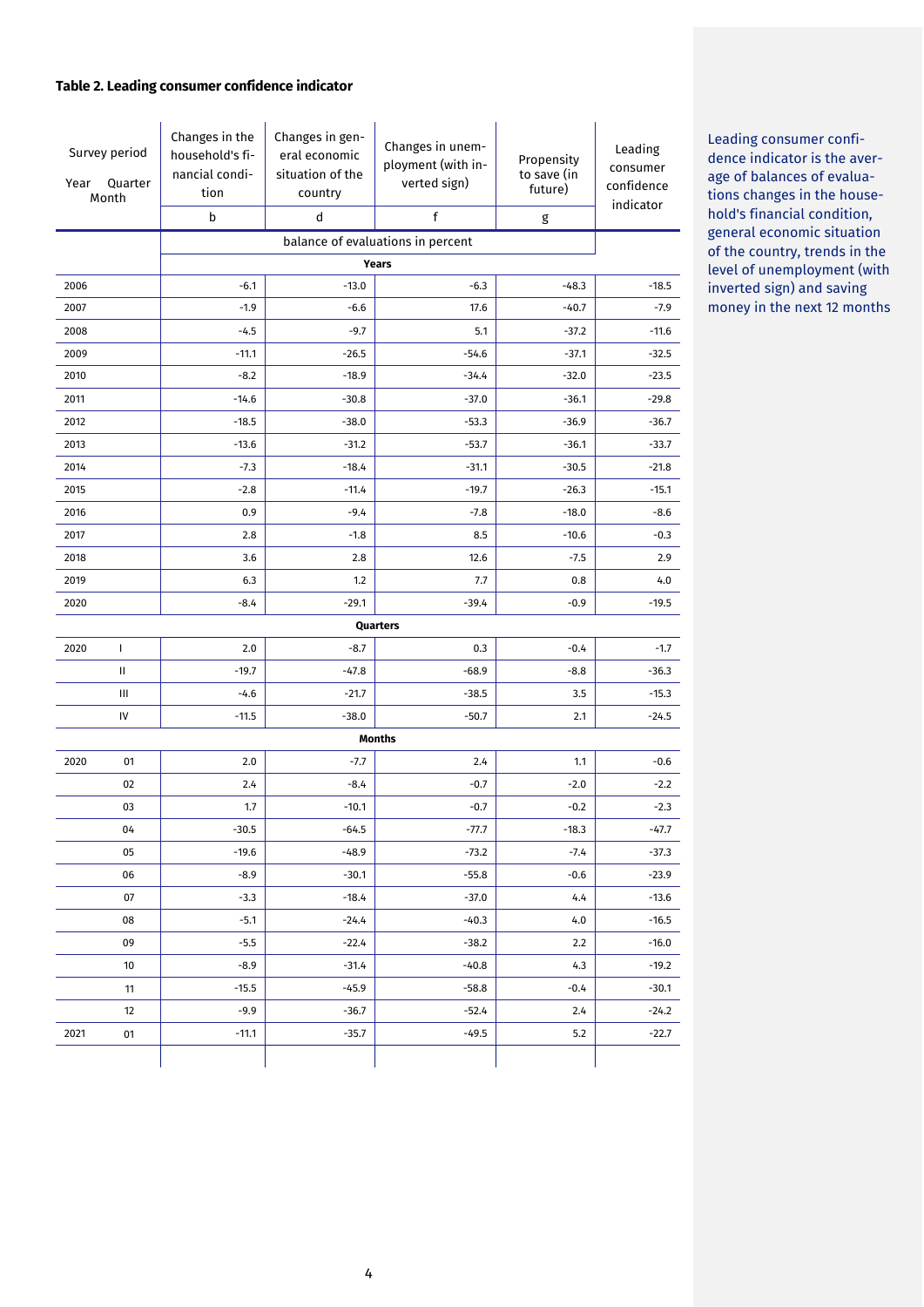

#### **Chart 3. Leading consumer confidence indicator and its component values by month in 2018–2021**

**Chart 4. Leading consumer confidence indicator and its component values by years**



Leading consumer confidence indicator

- Changes in the household's financial condition over the next 12 month
- Changes in general economic situation of the country over the next 12 months
- Changes in unemployment (with inverted sign)
- Propensity to save (in future)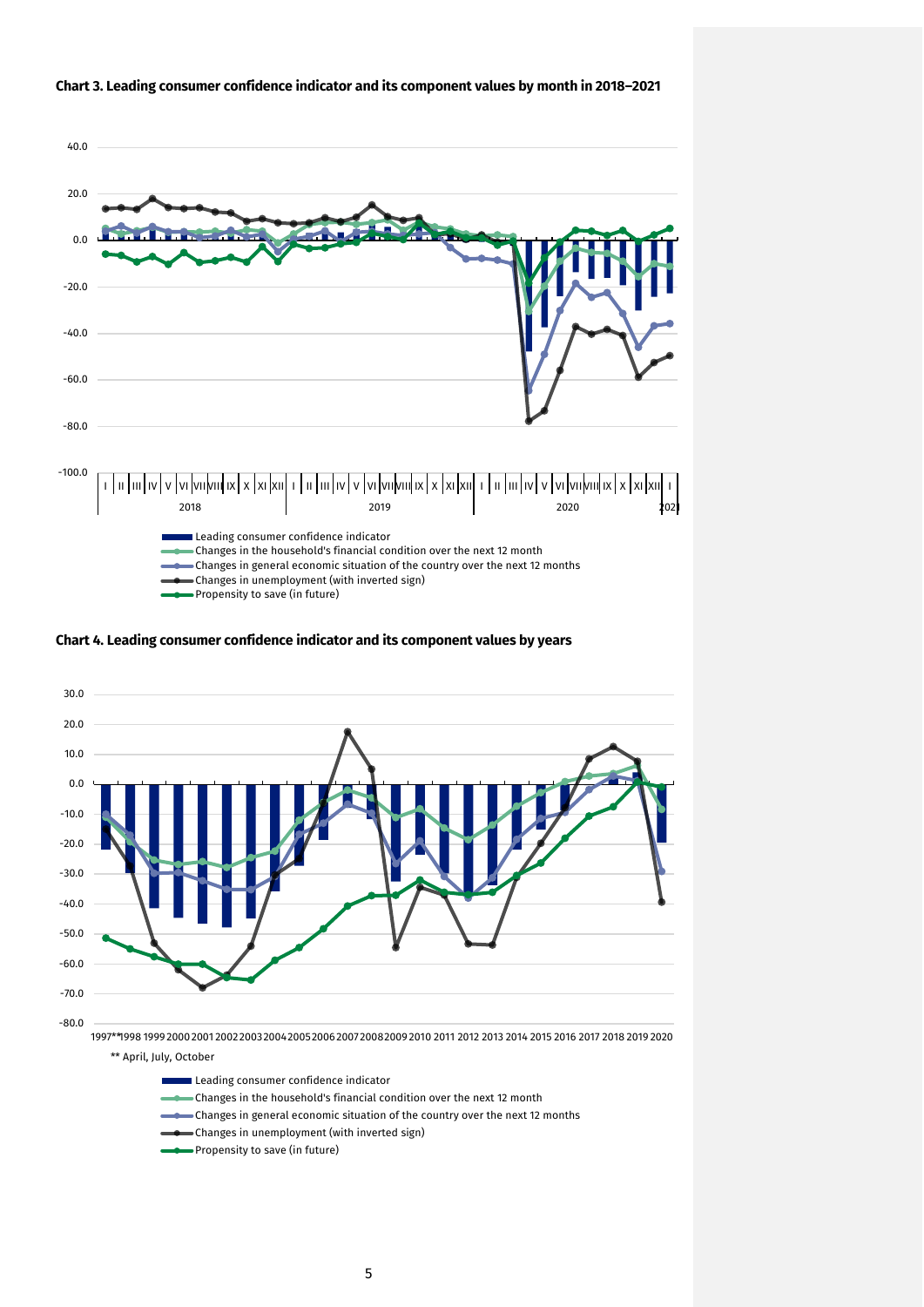# **Annex**

# **Additional questions in relation to the epidemiological situation (threat of COVID-19 coronavirus)**



respondents declared the impact of the epidemiological situation on responses regarding the consumer tendency (in December it was 88.3%) **In January 2021, for 30.0% of respondents, the current epidemiological situation poses a big threat for everyday life in the local community (increase of 2.5 percentage points compared to the previous month).** 

# **Impact of the current epidemiological situation on responses to the consumer tendency**

From among respondents declaring the impact of the epidemiological situation on responses regarding the consumer tendency, 48.2% described it as moderate and 39.9% as significant. For 11.9% of respondents, the current situation had no impact on the answers.





# **Fear of losing a job or stopping running your own business due to the current epidemiological situation**

Among the employed (60.2% of respondents), 5.6% of respondents have a definite fear of losing their job or stopping their own business. For the "possible" and "rather not" options, the response rate was 20.7% and 33.0%, respectively. The percentage of working people who do not have any concerns is 38.5%. A small number of working respondents (2.3%) had no opinion.

39.9% of respondents declared a significant impact of the epidemiological situation on responses regarding the consumer tendency

5.6% of respondents expressed a definite fear of losing their job or stopping their own business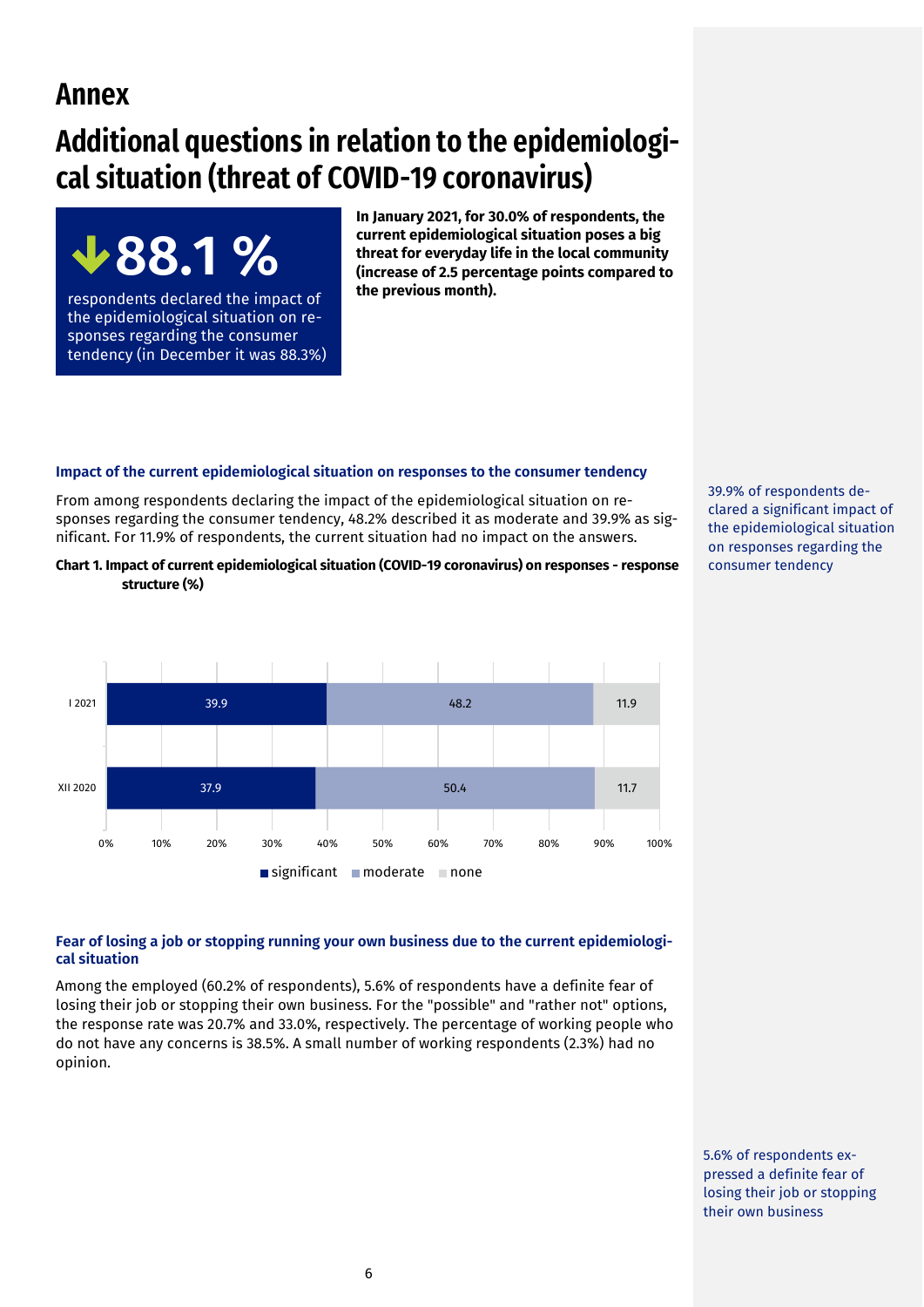

# **Chart 2. Fear of losing your job or stopping your own business due to the current epidemiological situation (COVID-19 coronavirus) - structure of responses for employees (%)**

# **What threat is the current epidemiological situation for the health of the population of Poland as a whole**

For 47.3% of respondents, the current epidemiological situation poses a big threat to the health of the Polish population as a whole. The average threat is felt by 45.8% of respondents. A small threat is declared by 6.6%, while only 0.3% of respondents said there was no threat.



**Chart 3. What is the threat of the current epidemiological situation (COVID-19 coronavirus) for the health of the population of Poland as a whole - response structure (%)**

According to 47.3% of respondents, the current epidemiological situation poses a big threat to the health of the Polish population as a whole

# **What threat is the current epidemiological situation for personal health**

For 36.8% of respondents, the current epidemiological situation is a big threat to their personal health. 45.7% of respondents feel an average threat. 15.1% declare a small threat, while 2.4% of respondents said no threat.

For 36.8% of respondents, the current epidemiological situation is a big threat to their personal health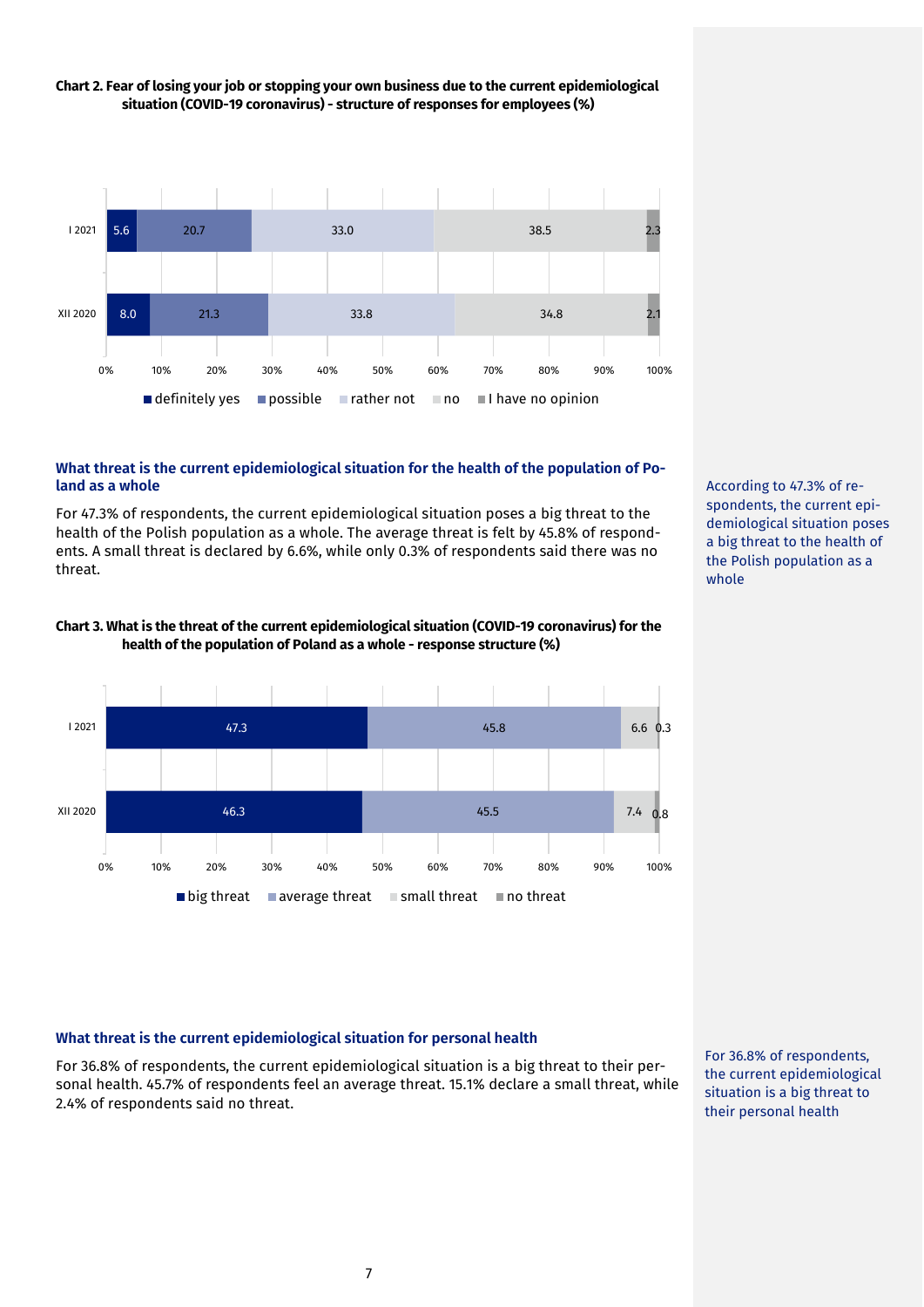

#### **Chart 4. What is the threat of the current epidemiological situation (COVID-19 coronavirus) for personal health - response structure (%)**

# **What threat is the current epidemiological situation for the economy in Poland**

According to 69.1% of respondents, the current epidemiological situation is a big threat to the economy in Poland. The average threat to the economy is felt by 28.3% of respondents. Only 2.1% declare a small threat, while barely 0.5% of respondents declare no threat.



# **Chart 5. What is the threat of the current epidemiological situation (COVID-19 coronavirus) for the economy in Poland - response structure (%)**



# **What threat is the current epidemiological situation for personal financial situation**

For 22.2% of respondents, the current epidemiological situation is a big threat to their personal financial situation. The average threat is felt by 41.6% of those who answered the questions about the consumer tendency. A small threat is declared by 26.9%, while no threat was stated by 9.3% of respondents.

For 22.2% of respondents, the current epidemiological situation is a big threat to their personal financial situation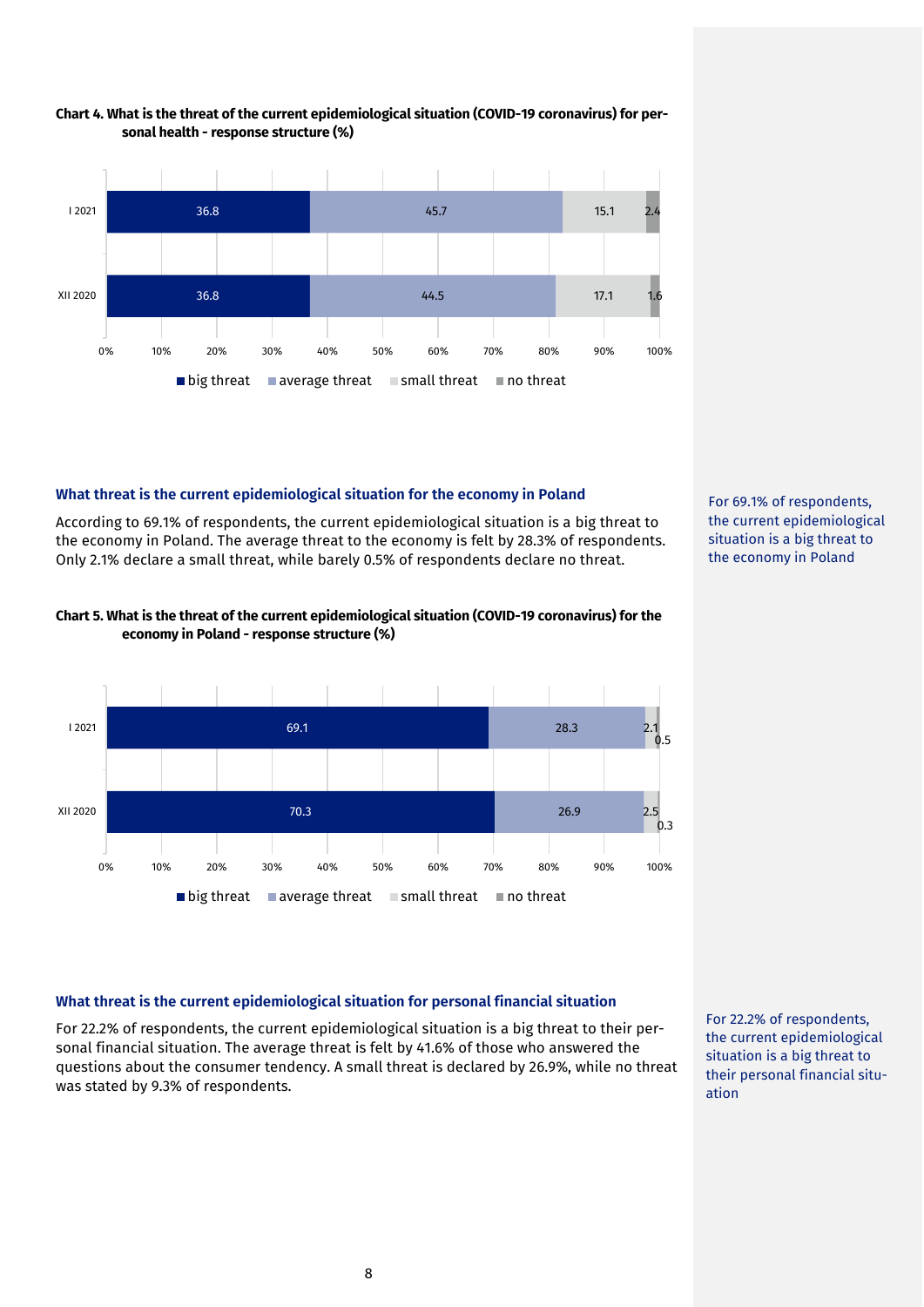

# **Chart 6. What is the threat of the current epidemiological situation (COVID-19 coronavirus) for your personal financial situation - structure of responses (%)**

#### **What threat is the current epidemiological situation for everyday life in the local community**

For 30.0% of respondents, the current epidemiological situation is a big threat to everyday life in the local community. The average threat is felt by 56.1% of those who answered the questions about the consumer tendency. 12.9% declare a small threat, while only 1.0% of respondents declare no threat.

# **Chart 7. What is the threat of the current epidemiological situation (COVID-19 coronavirus) for everyday life in your local community - response structure (%)**



For 30.0% of respondents, the current epidemiological situation is a big threat to everyday life in the local community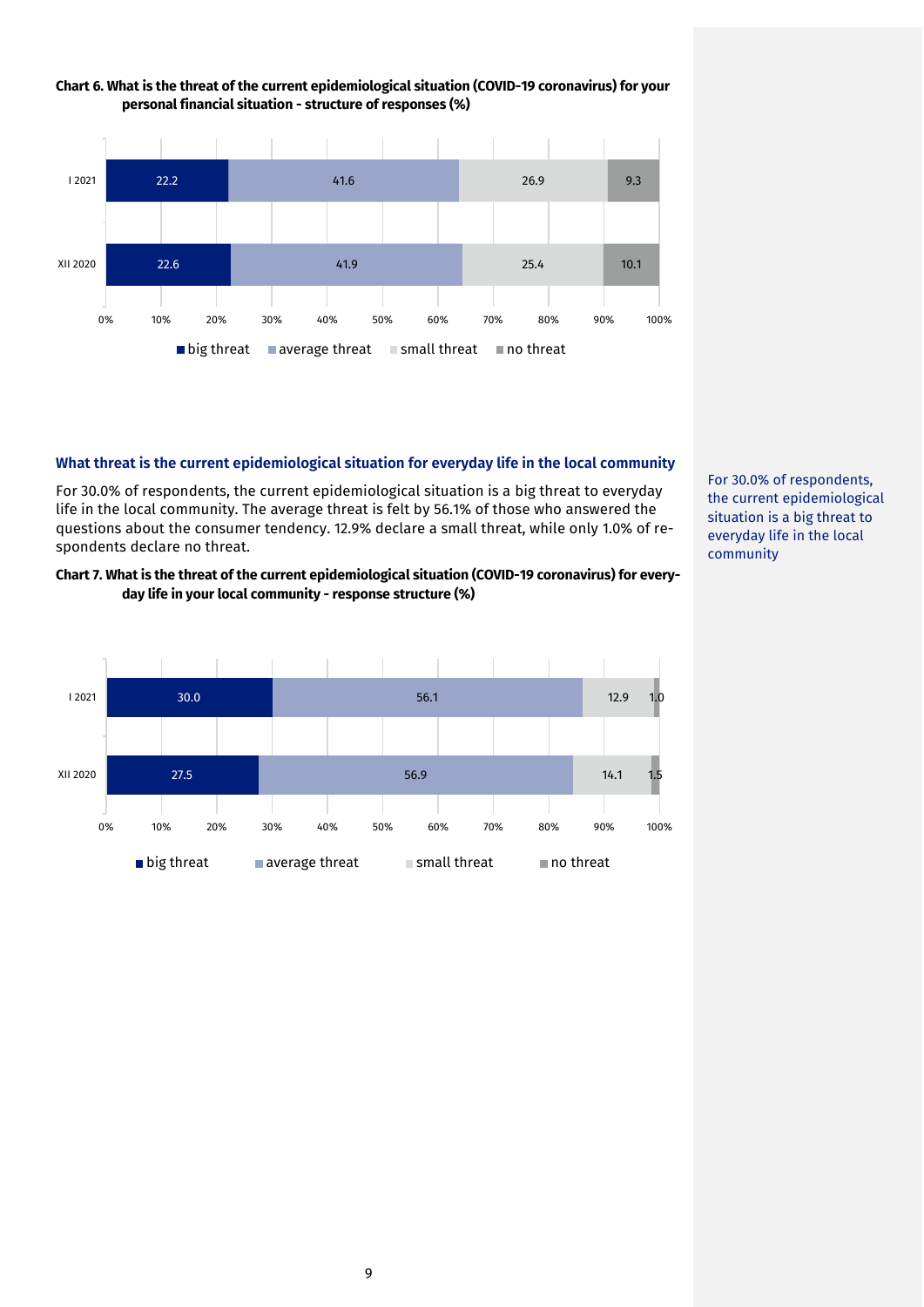# **Table 1. Additional questions (response rates) - epidemiological situation (COVID-19 coronavirus threat)**

| SPECIFICATION                                                                              |                                             | November<br>2020 | December<br>2020 | January<br>2021 |
|--------------------------------------------------------------------------------------------|---------------------------------------------|------------------|------------------|-----------------|
| What impact did the current epidemiologi-                                                  | significant                                 | 42.9             | 37.9             | 38.9            |
| cal situation have on your responses<br>(COVID-19 coronavirus)?                            | moderate                                    | 47.8             | 50.4             | 48.2            |
|                                                                                            | none                                        | 9.3              | 11.7             | 11.9            |
| In connection with the current epidemiolog-                                                | definitely yes                              | 6.9              | 4.9              | 3.4             |
| ical situation (COVID-19 coronavirus), are<br>you afraid of losing your job or stopping    | possible                                    | 15.3             | 13.1             | 12.4            |
| vour own business?                                                                         | rather not                                  | 19.4             | 20.7             | 19.8            |
|                                                                                            | no                                          | 17.2             | 21.4             | 23.2            |
|                                                                                            | I have no opinion                           | 1.3              | 1.3              | 1.4             |
|                                                                                            | not applicable (for non-<br>working people) | 39.9             | 38.6             | 39.8            |
| What threat do you think is the current epi-                                               | big threat                                  | 56.0             | 46.3             | 47.3            |
| demiological situation (COVID-19 corona-<br>virus) for the health of the population of Po- | average threat                              | 38.2             | 45.5             | 45.8            |
| land as a whole?                                                                           | small threat                                | 4.8              | 7.4              | 6.6             |
|                                                                                            | no threat                                   | 1.0              | 0.8              | 0.3             |
| What threat do you think is the current epi-                                               | big threat                                  | 44.2             | 36.8             | 36.8            |
| demiological situation (COVID-19 corona-<br>virus) for your personal health?               | average threat                              | 40.5             | 44.5             | 45.7            |
|                                                                                            | small threat                                | 14.1             | 17.1             | 15.1            |
|                                                                                            | no threat                                   | 1.2              | 1.6              | 2.4             |
| What threat do you think is the current epi-                                               | big threat                                  | 77.8             | 70.3             | 69.1            |
| demiological situation (COVID-19 corona-<br>virus) for the economy in Poland?              | average threat                              | 20.5             | 26.9             | 28.3            |
|                                                                                            | small threat                                | 1.5              | 2.5              | 2.1             |
|                                                                                            | no threat                                   | 0.2              | 0.3              | 0.5             |
| What threat do you think is the current epi-                                               | big threat                                  | 28.2             | 22.6             | 22.2            |
| demiological situation (COVID-19 corona-<br>virus) for your personal financial situation?  | average threat                              | 41.0             | 41.9             | 41.6            |
|                                                                                            | small threat                                | 21.8             | 25.4             | 26.9            |
|                                                                                            | no threat                                   | 9.0              | 10.1             | 9.3             |
| What threat do you think is the current epi-                                               | big threat                                  | 38.2             | 27.5             | 30.0            |
| demiological situation (COVID-19 corona-<br>virus) for everyday life in your local commu-  | average threat                              | 51.3             | 56.9             | 56.1            |
| nity?                                                                                      | small threat                                | 10.0             | 14.1             | 12.9            |
|                                                                                            | no threat                                   | 0.5              | 1.5              | 1.0             |

In case of quoting Statistics Poland data, please provide information: "Source of data: Statistics Poland", and in case of publishing calculations made on data published by Statistics Poland, please include the following disclaimer: "Own study based on figures from Statistics Poland".